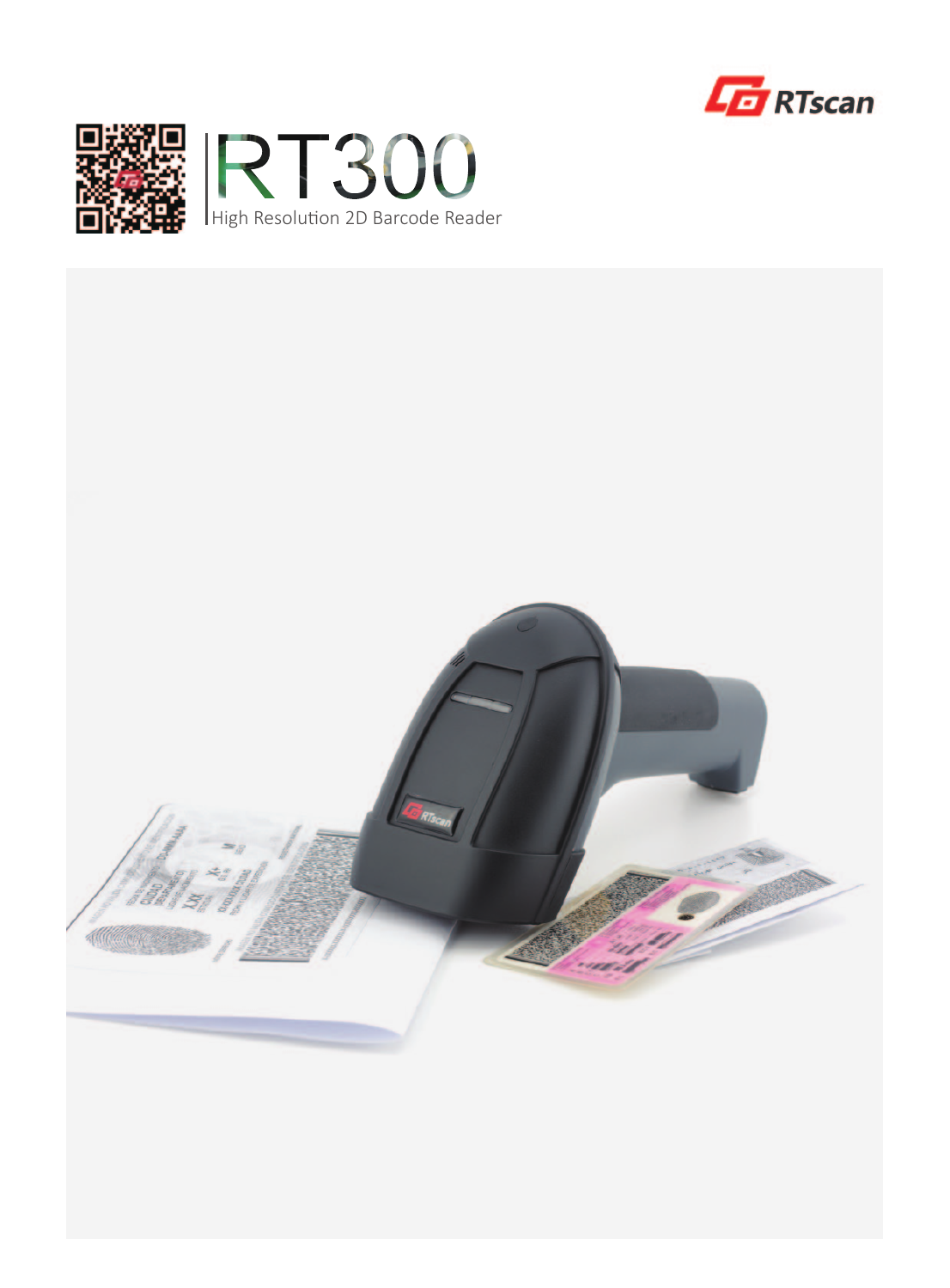

- $\blacktriangleright$ The RT300 is a barcode reader which is specially designed for reading those big size and high density PDF417 code in identification document or driver's license.
- With 1.3mega pixel high resolution image sensor, which is  $\blacktriangleright$ optimized for big size and high density barcode scanning, the RT300 offers outstanding performance for reading the PDF417 in ID document worldwide, easy and fast reading.
- Besides of the PDF417 code in ID document, the RT300 also  $\ddot{\phantom{1}}$ supports decoding most of 1D and 2D bar codes, such as QR code, Data Matrix, and it is also outstanding for reading extremely big size barcode from long distance.



## **Features:**

- Readable PDF417 code from ID document or driver's license easily and quickly
- $\bullet$ Omnidirectional scanning, able to read all the standard one-dimensional bar code and two-dimensional bar code such as QR code,PDF417, microPDF, and Data Matrix
- $\bullet$ Capable for reading big size bar code from long distance away
- Fast, even faster than some Honeywell barcode readers
- $\bullet$ Accurate aiming and decoding
- Support Windows, Andriod(power output need to be >400mA)
- Interface: USB-HID, USB-COM emulation, RS232, RJ11(to work with POS terminal), Mini USB